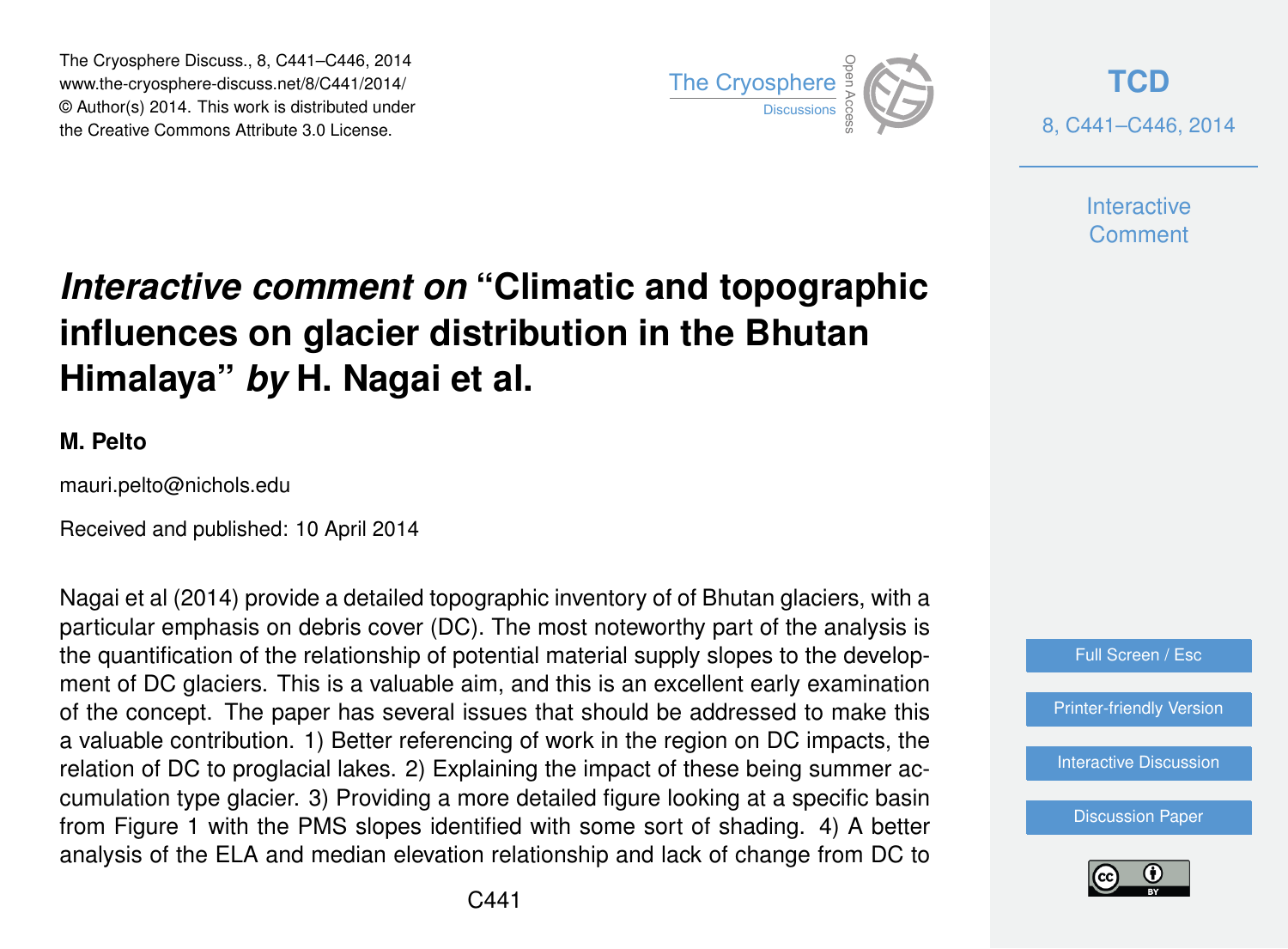non-DC glaciers.

Specific Comments:

1306-7: PMS-can refer to potential material-supply slopes, not just potential materialsupply.

1307-8: Should be noted that these glaciers are summer accumulation type glaciers. This is key since peak accumulation and ablation are synchronous. Pan et al (2012) have a good description of the impact of the monsoon on such glaciers. The snowline typically rises and remains high from October-December.

1307-16: Lie et al (2003) would be a useful reference here along with Ohmura.

1307-18: ELA's are identifiable by numerous satellite observations as well.

1307-22: "complicating" not "concerning".

1307-29: Should reference a couple of key studies of the debris cover on ablation in the region. Most importantly Zhang et al (2011) who noted that "Because of the inhomogeneous distribution of debris thickness, about 67% of the ablation area on Hailuogou glacier has undergone accelerated melting, whereas about 19% of the ablation area has experienced inhibited melting, and the sub-debris melt rate equals the bare-ice melt rate in only 14% of the ablation area." Bolch et al (2011) noted the fastest thinning in the area of thin debris cover just below the clean ice.

1308-8: well quantified. The influence is understood qualitatively.

1312-20: Three different ratios are used in this paragraph to quantify the PMS ratioit would be better to use just one defined ratio. This is a crucial point, that can be illustrated with a satellite image figure of adjacent PMS fed debris covered glacier and non-debris covered glacier. The figure attached is an example. The figure is a 2013 Landsat image of the headwaters of the west branch of the Pho Chu. not meant to accurately indicate the PMS slopes (P). I do have a question regarding the glacier

**[TCD](http://www.the-cryosphere-discuss.net)** 8, C441–C446, 2014

> **Interactive Comment**



[Printer-friendly Version](http://www.the-cryosphere-discuss.net/8/C441/2014/tcd-8-C441-2014-print.pdf)

**[Interactive Discussion](http://www.the-cryosphere-discuss.net/8/1305/2014/tcd-8-1305-2014-discussion.html)** 

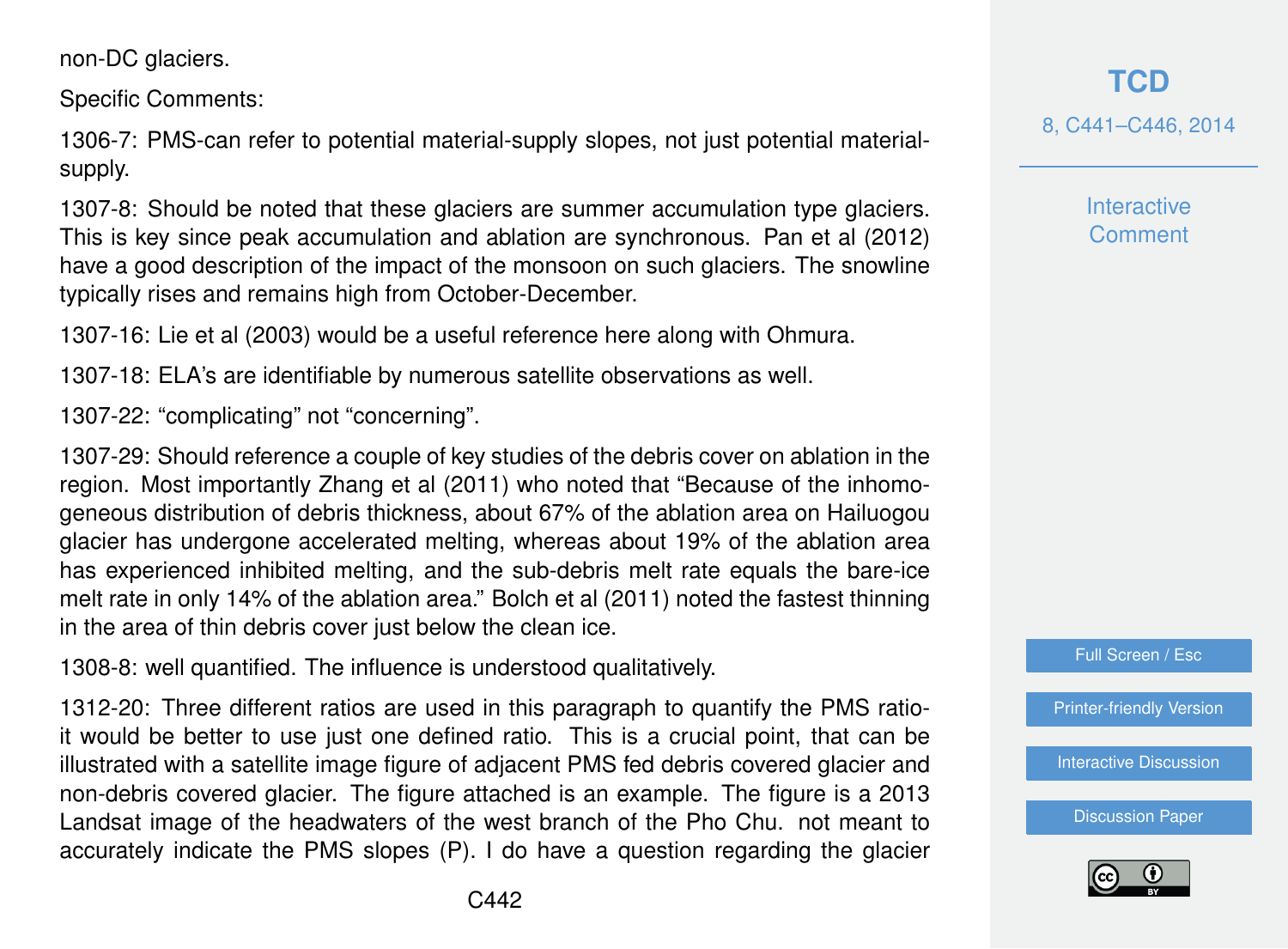indicated by NDC? In your Figure 1 this is identified as a debris covered glacier, I do not see the debris on this glacier in the 2013 Landsat image. Would be worth citing Osti et al (2012) who examined GLOF's in this specific area.

1314-10: A Greenland reference for glacier size not useful since they are ice sheet fed. What about other mountain glacier areas? Pan et al (2012) and Bolch et al (2010) are important references to use here since they are both inventories of glacier regions nearby.

1315-24: The debris covered glaciers tend to both start higher and end lower than non-debris covered glaciers, but this is also true of larger glaciers in general in other mountain regions regardless of debris cover.

1315-13: This implies that the terrain in the highest elevation regions is simply steeper and will always have considerable PMS slopes.

1316-8: Ohmura was not considering summer accumulation type glaciers.

1317-14: Since these glaciers have significant ablation beyond the summer period, the JJA temperature arrangement is not the best. Snowlines are typically seen to rise after the end of the summer monsoon in this region October-December, as well as prior to the beginning of the summer monsoon.

1320-13: The retreat rate of debris covered glaciers has to mention the common role of proglacial lakes. Basnett et al (2013) note that in Sikkim, "(1) the formation and expansion of supraglacial lakes on many debris-covered glaciers. We also observed that debris-covered glaciers with lakes lose a greater area than debris-covered glaciers without lakes and debris-free glaciers"

1317-21: An important point is that the annual ELA should not be impacted by debris cover, hence the ELA0 should be little changed. The median elevation of the glacier would be impacted by reduced ablation on the terminus tongue allowing further extension and greater avalanche input. The evidence that ELA is not really very sensitive to 8, C441–C446, 2014

**Interactive Comment** 



[Printer-friendly Version](http://www.the-cryosphere-discuss.net/8/C441/2014/tcd-8-C441-2014-print.pdf)

[Interactive Discussion](http://www.the-cryosphere-discuss.net/8/1305/2014/tcd-8-1305-2014-discussion.html)

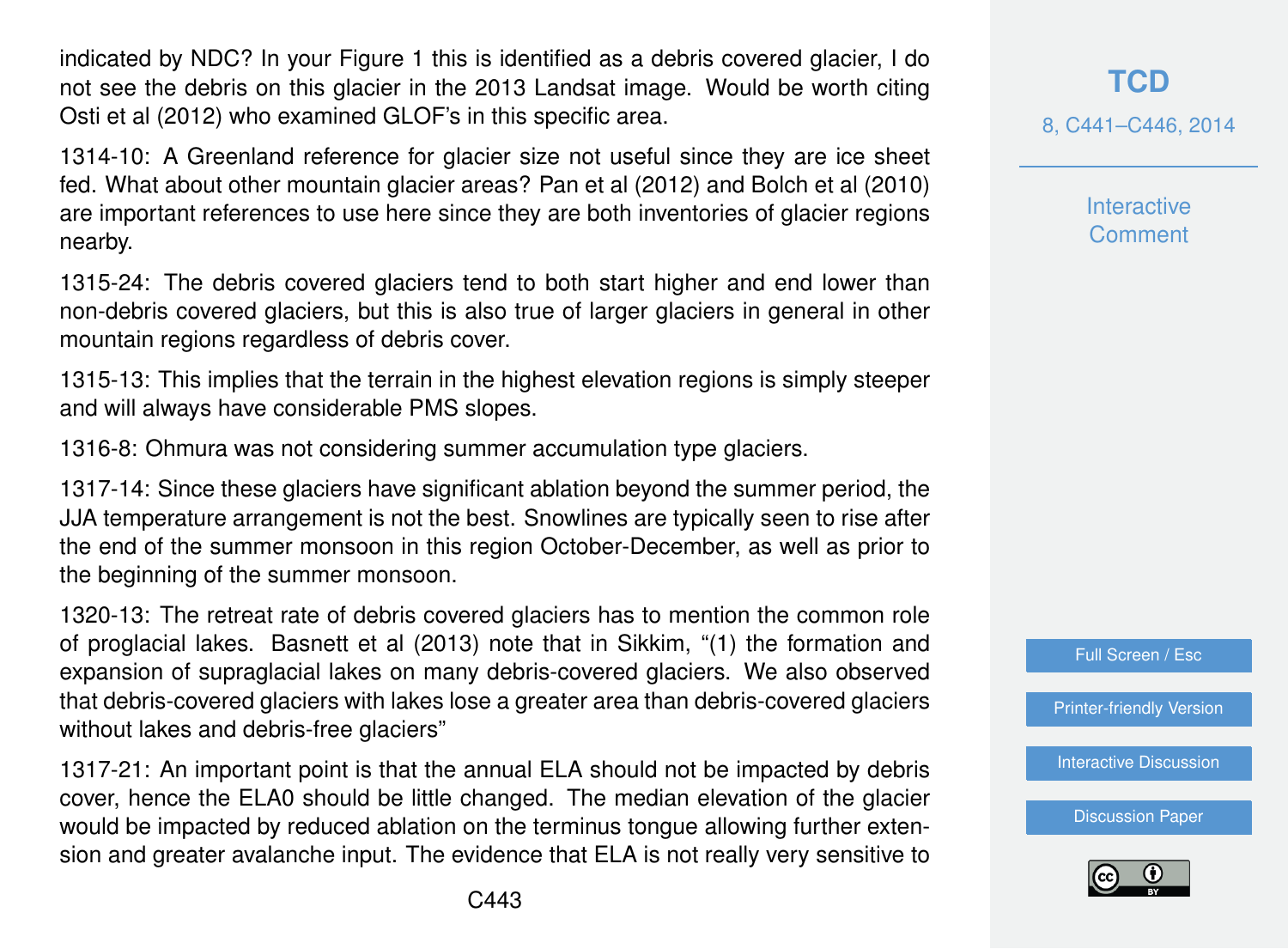DC is Figure 2 showing non-DC glaciers have the same median elevation.

1318-15: This weak lowering contradicts the earlier assertion that median elevation is statistically the same.

1321-8: This conclusion of the impact of PMS on ELA is based on quite weak correlation and defies the similarity of median elevation of DC and non-DC glaciers already noted. I would suggest removing. Certainly the debris cover leads to a lower terminus elevation, but does this affect the annual ELA? If we examine the annual ELA in a given year using satellite imagery it is not likely that the PMS slopes will alter its location.

Basnett, S., Kulkarni, A. V., and Bolch, T.: The influence of debris cover and glacial lakes on the recession of glaciers in Sikkim Himalaya, India, J. Glaciol., 59, 1035– 1046, doi:10.3189/2013JoG12J184, 2013.

Bolch, T., Yao, T., Kang, S., Buchroithner, M. F., Scherer, D., Maussion, F., Huintjes, E., and Schneider, C.: A glacier inventory for the western Nyainqentanglha Range and the Nam Co Basin, Tibet, and glacier changes 1976–2009, The Cryosphere, 4, 419-433, doi:10.5194/tc-4-419-2010, 2010.

Bolch, T., Pieczonka, T., and Benn, D. I.: Multi-decadal mass loss of glaciers in the Everest area (Nepal Himalaya) derived from stereo imagery, The Cryosphere, 5, 349- 358, doi:10.5194/tc-5-349-2011, 2011.

Lie, O., Dahl, S.O., Nesje, A. A theoretical approach to glacier equilibrium-line altitudes using meteorological data and glacier mass-balance records from southern Norway. The Holocene 13 (3), 365–372, 2003.

Osti R, Egashira S, Adikari Y. Prediction and assessment of multiple glacial lake outburst floods scenario in Pho Chu River basin, Bhutan. Hydrol Process. http: //dx.doi.org/10.1002/hyp.8342, 2012.

Pan, B. T., Zhang, G. L., Wang, J., Cao, B., Geng, H. P., Wang, J., Zhang, C., and Ji, Y. P.: Glacier changes from 1966–2009 in the Gongga Mountains, on the south-eastern **Interactive Comment** 



[Printer-friendly Version](http://www.the-cryosphere-discuss.net/8/C441/2014/tcd-8-C441-2014-print.pdf)

[Interactive Discussion](http://www.the-cryosphere-discuss.net/8/1305/2014/tcd-8-1305-2014-discussion.html)

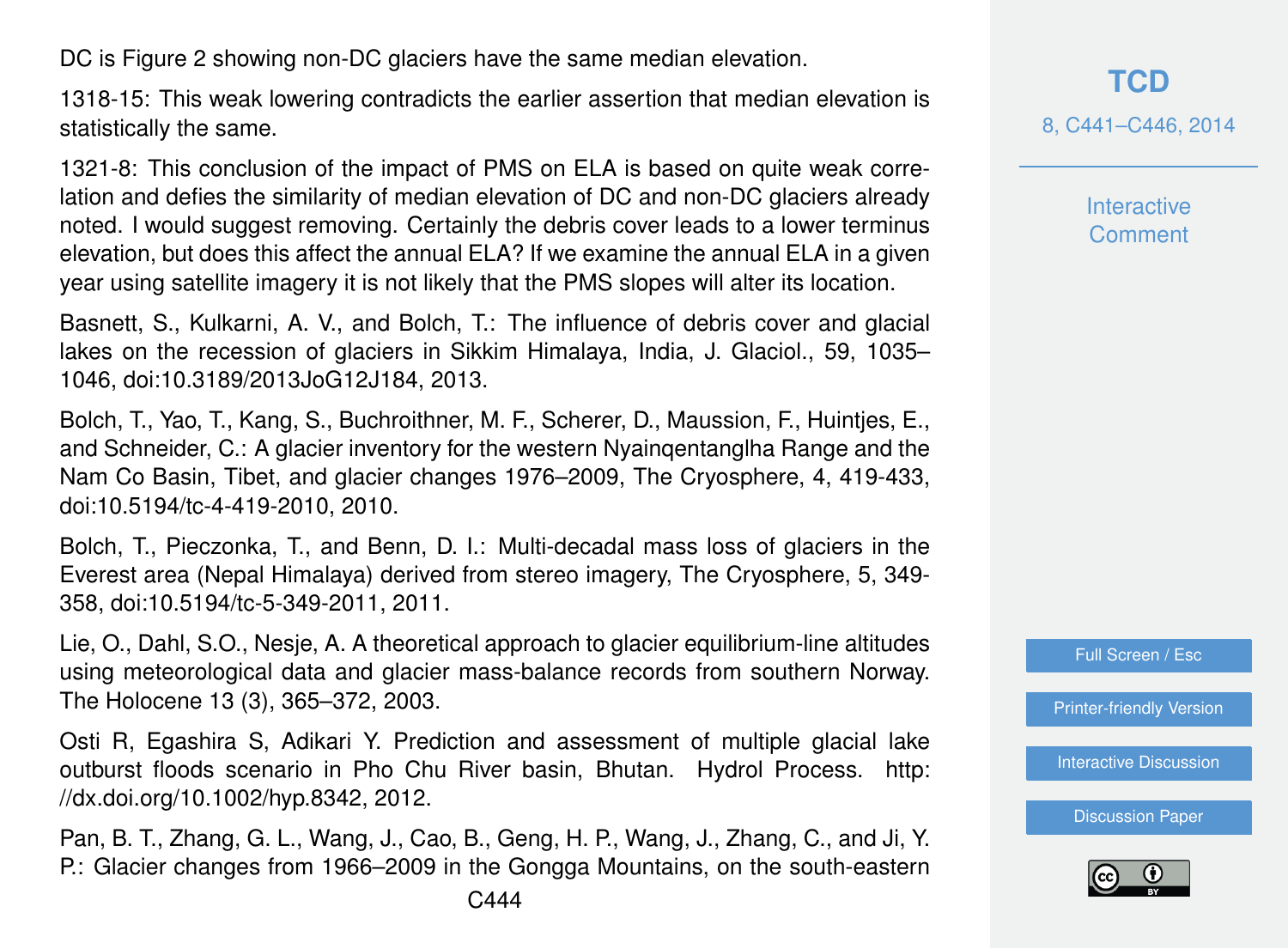margin of the Qinghai-Tibetan Plateau and their climatic forcing, The Cryosphere, 6, 1087-1101, doi:10.5194/tc-6-1087-2012, 2012.

Zhang, Y., Fujita, K., Liu, S., Liu., Q., and Nuimura, T.,: Distribution of debris thickness and its effect on ice melt at Hailuogou glacier, southeastern Tibetan Plateau, using in situ surveys and ASTER imagery. J. Glaciol., 57, 1147-1157, 2011.

## **[TCD](http://www.the-cryosphere-discuss.net)**

8, C441–C446, 2014

Interactive **Comment** 

Full Screen / Esc

[Printer-friendly Version](http://www.the-cryosphere-discuss.net/8/C441/2014/tcd-8-C441-2014-print.pdf)

[Interactive Discussion](http://www.the-cryosphere-discuss.net/8/1305/2014/tcd-8-1305-2014-discussion.html)



Interactive comment on The Cryosphere Discuss., 8, 1305, 2014.